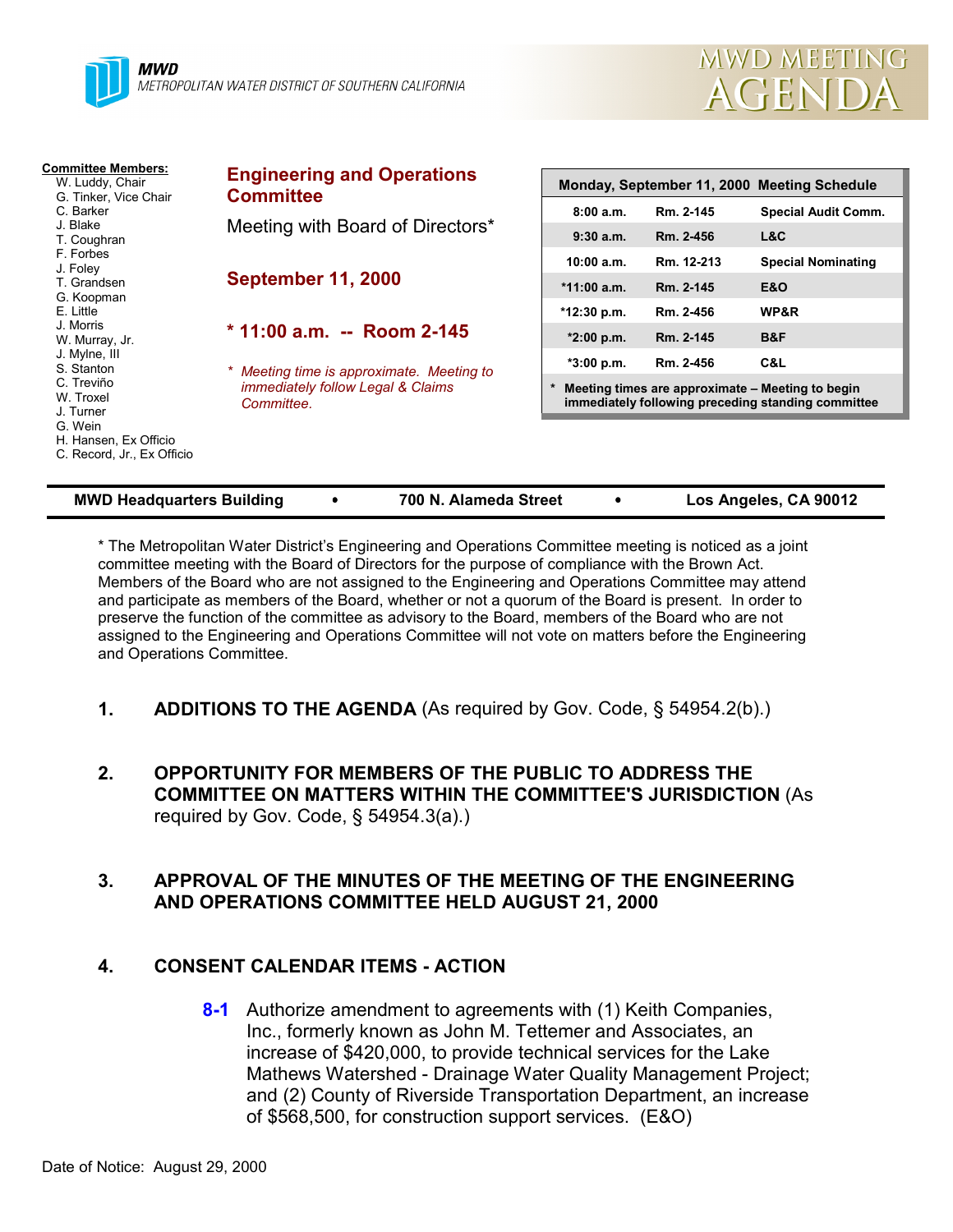**8-2** Authorize amendment to agreement with Pressure Pipe Inspection Company, an increase of \$340,000, for inspection and analysis of Metropolitan's prestressed concrete cylinder pipelines. (E&O)

# **5. OTHER BOARD ITEMS - ACTION**

- **9-1** Authorize (1) \$1.05 million to refurbish the Diemer Filtration Plant washwater tanks and the General Manager to award contracts (Appn. 15322, No. 2); (2) \$352,000 for the Skinner Plant Sparger Automation System for Modules 4, 5 and 6 (Appn. 15357); and (3) \$1.65 million for design and construction of two flow control facilities on the Orange County Feeder (Appn. 15358). (E&O)
- 9-3 Authorize execution of extra work orders to transfer 3,600 feet of the Mentone Pipeline, not to exceed \$6 million. (E&O) **(To be mailed separately)**
- **9-4** Authorize \$79.3 million; and award a \$44.294 million contract to J. F. Shea Co., Inc. for construction of the Lake Mathews Outlet Facilities; and amend contracts with Jacobs Associates by \$1.35 million, and U.R.S. Greiner/Woodward Clyde by \$100,000. (Appn. 15277, No. 3) (E&O)

## **6. BOARD INFORMATION ITEMS**

- **10-1** Status report for the Diamond Valley Lake Project for the month ending July 2000. (E&O) **[Any discussion of claims will be heard in closed session. Conference with Legal Counsel—Significant Exposure to Litigation (one matter); to be heard in closed session pursuant to Gov. Code § 54956.9(b)]**
- **10-2** Status report for the Inland Feeder Project for the month ending July 2000. (E&O) **[Any discussion of potential litigation to be heard in closed session.**

**Conference with Legal Counsel—Significant Exposure to Litigation (two matters); to be heard in closed session pursuant to Gov. Code § 54956.9(b)]**

# **7. COMMITTEE ITEMS**

None